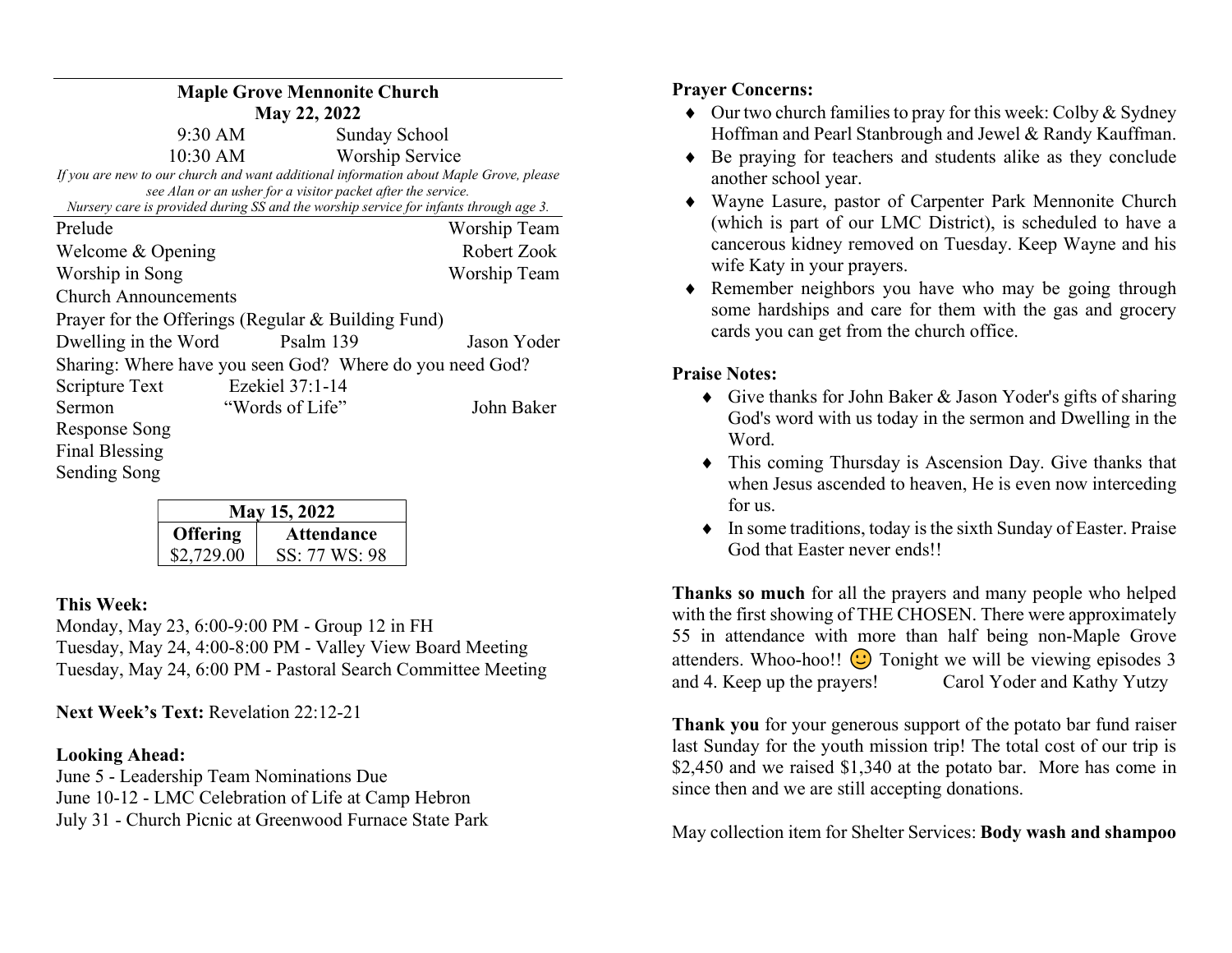Next Sunday, following the sermon time, there will be an opportunity for anointing. This can be a request for wholeness for body, mind and/or spirit. If you choose to come forward for anointing, Alan will ask if you want to share with him why you have come forward. It is okay if you prefer to keep this between you and God. He will then have prayer with you and anoint you with oil.

Starting today, and for the next 2 Sundays, there is an insert in the bulletin that contains a ballot for nominations for our new Leadership Team. Please take this home, commit it to prayer and nominate people you believe God may be calling to these ministry roles. You do not have to nominate someone for every position. If you believe God is calling you, you may nominate yourself. All nominations are due in the office by Sunday, June 5. If you have questions, contact a member of Council. Please keep in mind that these positions will continue to evolve as we adapt to our new structure.

Belleville Mennonite School invites you to the  $57<sup>th</sup>$  Annual Auction on May  $27<sup>th</sup>$  &  $28<sup>th</sup>$  at the school. Friday evening will feature a Chicken BBQ Dinner (5-7 pm), Silent Auction, Live Music and fellowship for the whole family. Saturday's features include breakfast from 6:30-8:30 AM and a wide variety of food and homemade baked goods available throughout the day. The Merchandise and Gift Certificate Auction begins at 8:30 AM. Handmade quilts will be sold at the top of each hour, special feature certificates will be sold at 11:00, and featured outdoor items at 11:30. Children's activities will be offered from 9:00-2:00 PM. Learn more at www.bmsprek12.org!

Have a Heart for Children will be held this Tuesday, May 24 at 6:30 PM at Birch Hill Event Center near Burnham. The purpose of this group is to help support foster families and to encourage foster families in their ministry. This will be held in conjunction with PA Orphan Care Alliance. You are invited to learn more about this ministry.

Celebrating the Zook's with Strawberry Shortcake! Did you hear? Herb and Marlene turn 70 this year! Marlene's birthday is May 23rd and Herb's is July 15th. They will also be celebrating their 47th wedding anniversary on May 31st.

We would love to have you join us for a celebration of these milestones. The party will be happening on Sunday, May 29th at Maple Grove fellowship hall from  $3 - 6$ pm, drop in anytime it suits you. A light supper of sandwiches, ice cream and of course, strawberry shortcake will be provided.

In lieu of gifts, we will be collecting notes of appreciation, memories, and words of encouragement for Herb and Marlene at the party. Feel free to jot these down ahead of time and bring them along, or we will also have a space available to write them at the party. If you can't make it, we would still love to have you participate in this way. The goal is to collect 70 notes, please email or give your notes to Kim or Michelle if you can't attend.

Please RSVP with a Yes, or a Maybe by May 23 if you think you can make it, so that we have an idea of how many people may be coming. You can contact either Michelle Kline or Kim Showalter.

Kim Showalter - 717-250-6897 - zookkjz@gmail.com Michelle Kline - 717-228-7170 - michmikekline@gmail.com